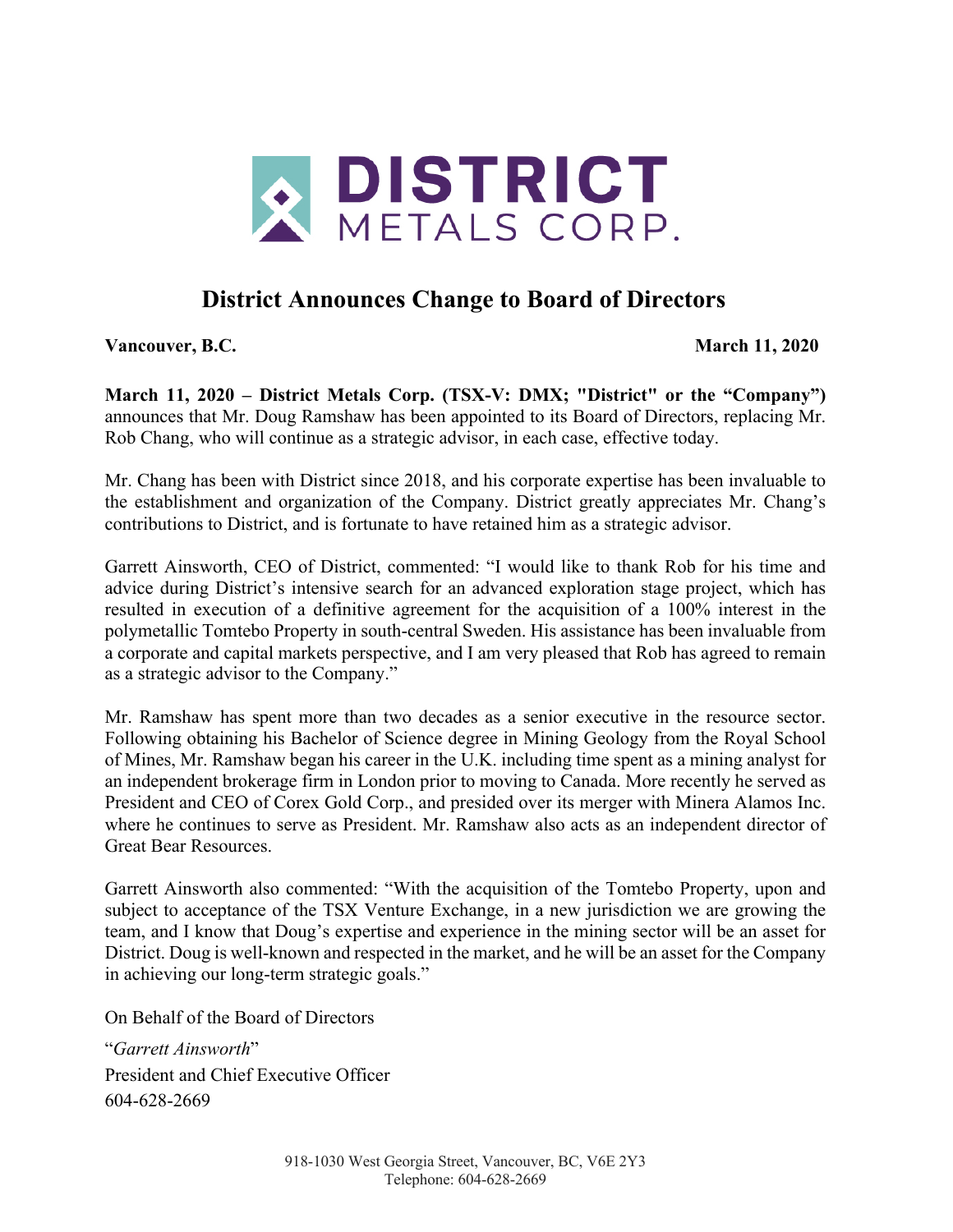*Neither TSX Venture Exchange nor its Regulation Services Provider (as that term is defined in policies of the TSX Venture Exchange) accepts responsibility for the adequacy or accuracy of this release.*

## *Cautionary Statement Regarding "Forward-Looking" Information.*

*This news release contains certain statements that may be considered "forward-looking statements" with respect to District Metals Corp. ("District" or the "Company") within the meaning of applicable securities laws. In some cases, but not necessarily in all cases, forward-looking information can be identified by the use of forward-looking terminology such as "plans", "targets", "expects" or "does not expect", "is expected", "an opportunity exists", "is positioned", "estimates", "intends", "assumes", "anticipates" or "does not anticipate" or "believes", or variations of such words and phrases or state that certain actions, events or results "may", "could", "would", "might", "will" or "will be taken", "occur" or "be achieved". In addition, any statements that refer to expectations, predictions, indications, projections or other characterizations of future events or circumstances contain forwardlooking information. Statements containing forward-looking information are not historical facts but instead represent management's expectations, estimates and projections regarding future events.*

*Forward-looking statements relating to District include, among other things, statements relating to: timing of the closing of the proposed acquisition of the Tomtebo Property including receipt of all regulatory approvals and satisfaction of all other conditions precedent; completion of the expenditure requirements thereunder, future commodity prices; District's planned exploration activities including costs, timing and results thereof; the adequacy of the Company's financial resources and ability to raise additional funds as and when required and on reasonable terms; and timing, receipt and maintenance of all required approvals, consents and permits under applicable legislation.*

*These statements and other forward-looking information are based on opinions, assumptions and estimates made by District in light of its experience and perception of historical trends, current conditions and expected future developments, as well as other factors that the Company believes are appropriate and reasonable in the circumstances, as of the date of this news release, including, without limitation, assumptions about the receipt of all regulatory approvals to the completion of the proposed acquisition of the Tomtebo Property; satisfaction of all conditions precedent to completion of the acquisition of the Tomtebo Property; the Company's ability to raise sufficient capital to fund planned exploration activities, maintain corporate capacity and satisfy the exploration expenditure requirements required by the definitive purchase agreement by the times specified therein (failing which the Tomtebo Property will be forfeited without any repayment to the Company); and stability in financial and capital markets.* 

*Forward-looking information is necessarily based on a number of opinions, assumptions and estimates that, while considered reasonable by District as of the date such statements are made, are subject to known and unknown risks, uncertainties, assumptions and other factors that may cause the actual results, level of activity, performance or achievements to be materially different from those expressed or implied by such forward-looking information,*  including but not limited to the following factors: a number of conditions precedent must be satisfied for the *acquisition of the Tomtebo Property to be completed (including regulatory approval); the risk that the Company will be unable to raise sufficient capital to maintain its mineral tenures and concessions in good standing, finance planned exploration (including incurring prescribed exploration expenditures required by the definitive purchase agreement) and for general corporate purposes, the risk that the Company will not be able to explore and develop the Tomtebo Property; the risk that if the required exploration expenditures are not incurred by the time specified therefore the Tomtebo Property will be forfeited without any repayment of the purchase price; management and conflicts of interest; fluctuations in demand for, and prices of gold, silver and copper; inherent risks of exploration for mineral deposits, including that commercial quantities or grades of minerals may not be discovered; risks associated with the uncertainty of estimates of mineral resources governmental regulations, particularly those applicable to the mineral exploration and development industry; environmental laws and regulations and associated risks, including climate change legislation; land reclamation requirements; the ability to obtain and maintain necessary rights, concessions and permits; risks of operating in a foreign jurisdiction and through foreign subsidiaries; a dependence on ability to attract and retain qualified management; limitations of insurance and uninsured risks; public social activism against companies undertaking natural resource development; risks associated with First Nations relations; competition; legal proceedings and the enforceability of judgments; anti-corruption and bribery regulations;; market events and general economic conditions globally; and currency exchange rate risks. These factors and assumptions*